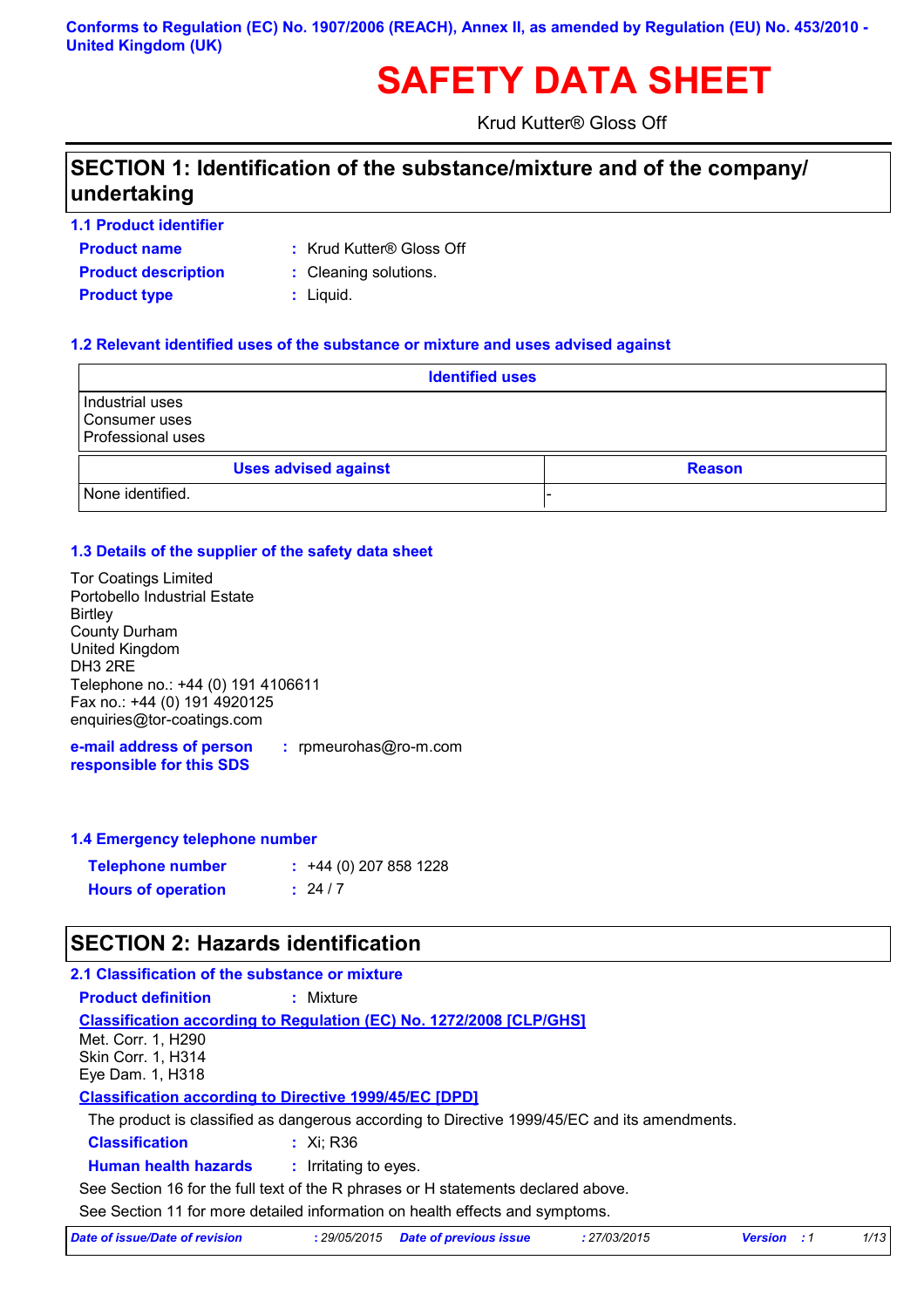### **SECTION 2: Hazards identification**

| <b>2.2 Label elements</b>                                                                                                                                       |                                                                                                                                                                                                                                                                                                                                                                                        |
|-----------------------------------------------------------------------------------------------------------------------------------------------------------------|----------------------------------------------------------------------------------------------------------------------------------------------------------------------------------------------------------------------------------------------------------------------------------------------------------------------------------------------------------------------------------------|
| <b>Hazard pictograms</b>                                                                                                                                        |                                                                                                                                                                                                                                                                                                                                                                                        |
| <b>Signal word</b>                                                                                                                                              | : Danger                                                                                                                                                                                                                                                                                                                                                                               |
| <b>Hazard statements</b>                                                                                                                                        | : May be corrosive to metals.<br>Causes severe skin burns and eye damage.                                                                                                                                                                                                                                                                                                              |
| <b>Precautionary statements</b>                                                                                                                                 |                                                                                                                                                                                                                                                                                                                                                                                        |
| <b>General</b>                                                                                                                                                  | : Keep out of reach of children. Read label before use. If medical advice is needed,<br>have product container or label at hand.                                                                                                                                                                                                                                                       |
| <b>Prevention</b>                                                                                                                                               | : Keep only in original container. Wear protective gloves and eye protection: natural<br>rubber (latex) or butyl rubber gloves and Safety glasses with side shields.                                                                                                                                                                                                                   |
| <b>Response</b>                                                                                                                                                 | : Absorb spillage to prevent material damage. IF SWALLOWED: Rinse mouth. Do<br>NOT induce vomiting. IF ON SKIN (or hair): Remove/Take off immediately all<br>contaminated clothing. Rinse skin with water or shower. Immediately call a doctor.<br>IF IN EYES: Rinse cautiously with water for several minutes. Remove contact<br>lenses, if present and easy to do. Continue rinsing. |
| <b>Storage</b>                                                                                                                                                  | : Store locked up.                                                                                                                                                                                                                                                                                                                                                                     |
| <b>Disposal</b>                                                                                                                                                 | : Dispose of contents and container in accordance with all local, regional, national<br>and international regulations.                                                                                                                                                                                                                                                                 |
| <b>Supplemental label</b><br>elements                                                                                                                           | : Contains: < 3% alcohols, < 2% EDTA and salts thereof.                                                                                                                                                                                                                                                                                                                                |
| <b>Annex XVII - Restrictions</b><br>on the manufacture,<br>placing on the market and<br>use of certain dangerous<br>substances, mixtures and<br><b>articles</b> | : Not applicable.                                                                                                                                                                                                                                                                                                                                                                      |
| <b>Special packaging requirements</b>                                                                                                                           |                                                                                                                                                                                                                                                                                                                                                                                        |
| <b>Containers to be fitted</b><br>with child-resistant<br>fastenings                                                                                            | : Yes, applicable.                                                                                                                                                                                                                                                                                                                                                                     |
| Tactile warning of danger : Yes, applicable.                                                                                                                    |                                                                                                                                                                                                                                                                                                                                                                                        |
| <b>2.3 Other hazards</b>                                                                                                                                        |                                                                                                                                                                                                                                                                                                                                                                                        |
| the contract of the contract of the contract of the contract of the contract of the contract of the contract of                                                 |                                                                                                                                                                                                                                                                                                                                                                                        |

**Other hazards which do : not result in classification** : None known.

## **SECTION 3: Composition/information on ingredients**

| <b>Substance/mixture</b>              | Mixture<br>t.                  |                               |              |                                               |             |
|---------------------------------------|--------------------------------|-------------------------------|--------------|-----------------------------------------------|-------------|
|                                       |                                |                               |              | <b>Classification</b>                         |             |
| <b>Product/ingredient</b><br>name     | <b>Identifiers</b>             | $\%$                          | 67/548/EEC   | <b>Regulation (EC) No.</b><br>1272/2008 [CLP] | <b>Type</b> |
| Alcohols, C9-11,<br>ethoxylated       | ICAS: 68439-46-3               | $\geq 1 - 3$                  | Xn: R22      | Acute Tox. 4, H302                            | $[1]$       |
|                                       |                                |                               | Xi; R41      | Eye Dam. 1, H318                              |             |
| disodium metasilicate<br>pentahydrate | IREACH #:<br>101-2119449811-37 | $\geq 1 - 3$                  | C: R34       | Met. Corr. 1, H290                            | $[1]$       |
|                                       | IEC: 229-912-9                 |                               | Xi: R37      | Skin Corr. 1B, H314                           |             |
|                                       | CAS: 10213-79-3                |                               |              | Eye Dam. 1, H318                              |             |
|                                       | lIndex: 014-010-00-8           |                               |              | <b>STOT SE 3, H335</b>                        |             |
| Date of issue/Date of revision        | : 29/05/2015                   | <b>Date of previous issue</b> | : 27/03/2015 | <b>Version</b><br>:1                          | 2/13        |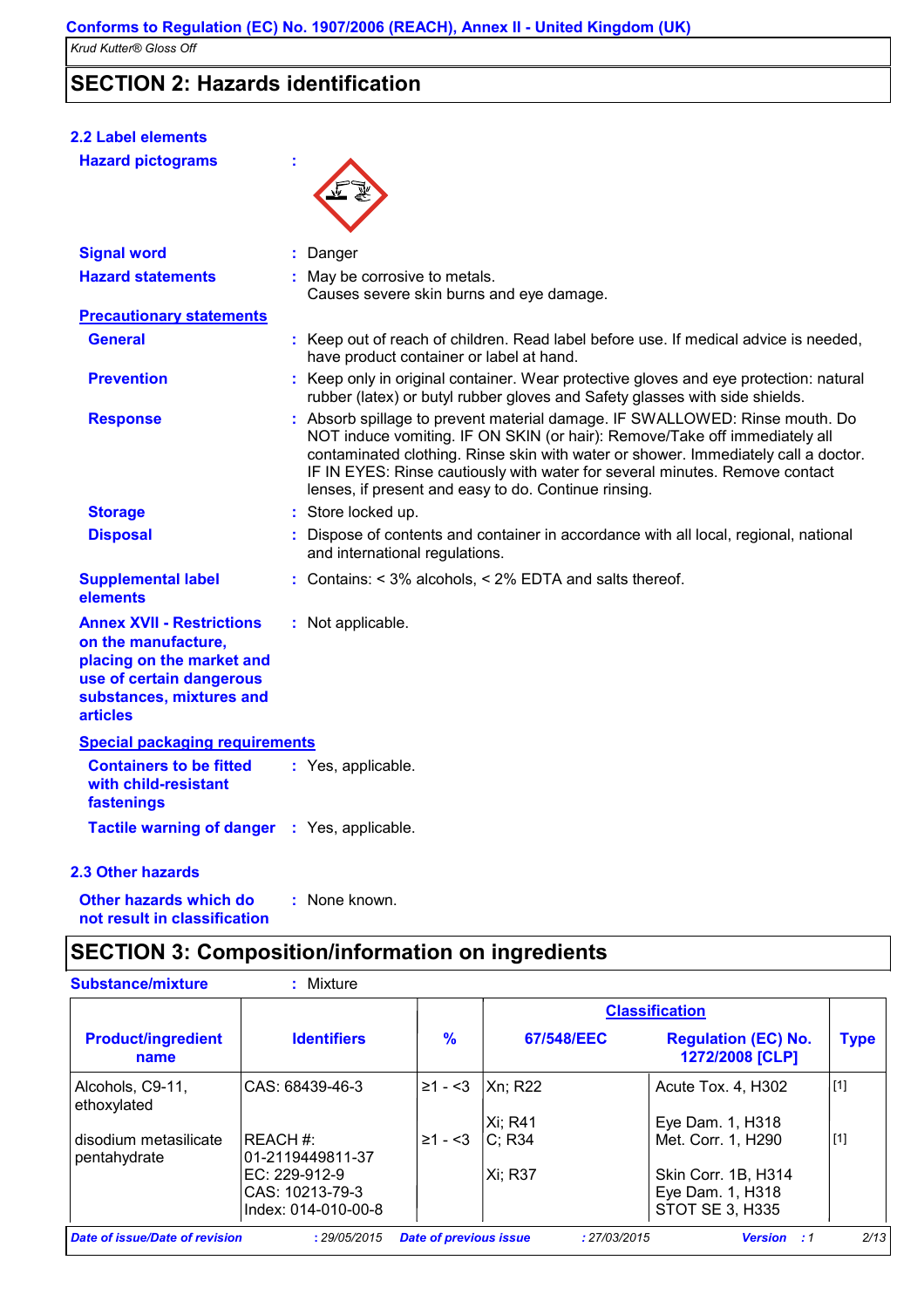### **SECTION 3: Composition/information on ingredients**

| tetrasodium                                    | REACH #:                                              | ≥1 - <3 | Xn; R22                                                                            | Acute Tox. 4, H302                                                            | [1] |
|------------------------------------------------|-------------------------------------------------------|---------|------------------------------------------------------------------------------------|-------------------------------------------------------------------------------|-----|
| ethylenediaminetetraacetate   01-2119486762-20 | IEC: 200-573-9<br>CAS: 64-02-8<br>Index: 607-428-00-2 |         | Xi: R41                                                                            | Eye Dam. 1, H318                                                              |     |
|                                                |                                                       |         | <b>See Section 16 for</b><br>the full text of the R-<br>phrases declared<br>above. | See Section 16 for the<br>full text of the H<br>statements declared<br>above. |     |

There are no additional ingredients present which, within the current knowledge of the supplier and in the concentrations applicable, are classified as hazardous to health or the environment, are PBTs or vPvBs or have been assigned a workplace exposure limit and hence require reporting in this section.

Type

[1] Substance classified with a health or environmental hazard

[2] Substance with a workplace exposure limit

[3] Substance meets the criteria for PBT according to Regulation (EC) No. 1907/2006, Annex XIII

[4] Substance meets the criteria for vPvB according to Regulation (EC) No. 1907/2006, Annex XIII

[5] Substance of equivalent concern

Occupational exposure limits, if available, are listed in Section 8.

### **SECTION 4: First aid measures**

#### **4.1 Description of first aid measures**

| <b>General</b>                    | : In all cases of doubt, or when symptoms persist, seek medical attention. Never give<br>anything by mouth to an unconscious person. If unconscious, place in recovery<br>position and seek medical advice.                                                                                                                                                                                                     |
|-----------------------------------|-----------------------------------------------------------------------------------------------------------------------------------------------------------------------------------------------------------------------------------------------------------------------------------------------------------------------------------------------------------------------------------------------------------------|
| <b>Eye contact</b>                | : Check for and remove any contact lenses. Immediately flush eyes with running<br>water for at least 15 minutes, keeping eyelids open. Seek immediate medical<br>attention.                                                                                                                                                                                                                                     |
| <b>Inhalation</b>                 | : Remove to fresh air. Keep person warm and at rest. If not breathing, if breathing is<br>irregular or if respiratory arrest occurs, provide artificial respiration or oxygen by<br>trained personnel.                                                                                                                                                                                                          |
| <b>Skin contact</b>               | : Remove contaminated clothing and shoes. Wash skin thoroughly with soap and<br>water or use recognised skin cleanser. Do NOT use solvents or thinners.                                                                                                                                                                                                                                                         |
| <b>Ingestion</b>                  | : If swallowed, seek medical advice immediately and show the container or label.<br>Keep person warm and at rest. Do NOT induce vomiting.                                                                                                                                                                                                                                                                       |
| <b>Protection of first-aiders</b> | : No action shall be taken involving any personal risk or without suitable training. If it<br>is suspected that fumes are still present, the rescuer should wear an appropriate<br>mask or self-contained breathing apparatus. It may be dangerous to the person<br>providing aid to give mouth-to-mouth resuscitation. Wash contaminated clothing<br>thoroughly with water before removing it, or wear gloves. |

#### **4.2 Most important symptoms and effects, both acute and delayed**

There are no data available on the mixture itself. The mixture has been assessed following the conventional method of the CLP Regulation (EC) No 1272/2008 and is classified for toxicological properties accordingly. See Sections 2 and 3 for details.

Repeated or prolonged contact with the mixture may cause removal of natural fat from the skin, resulting in nonallergic contact dermatitis and absorption through the skin.

If splashed in the eyes, the liquid may cause irritation and reversible damage.

Ingestion may cause nausea, diarrhea and vomiting.

This takes into account, where known, delayed and immediate effects and also chronic effects of components from short-term and long-term exposure by oral, inhalation and dermal routes of exposure and eye contact.

#### **4.3 Indication of any immediate medical attention and special treatment needed**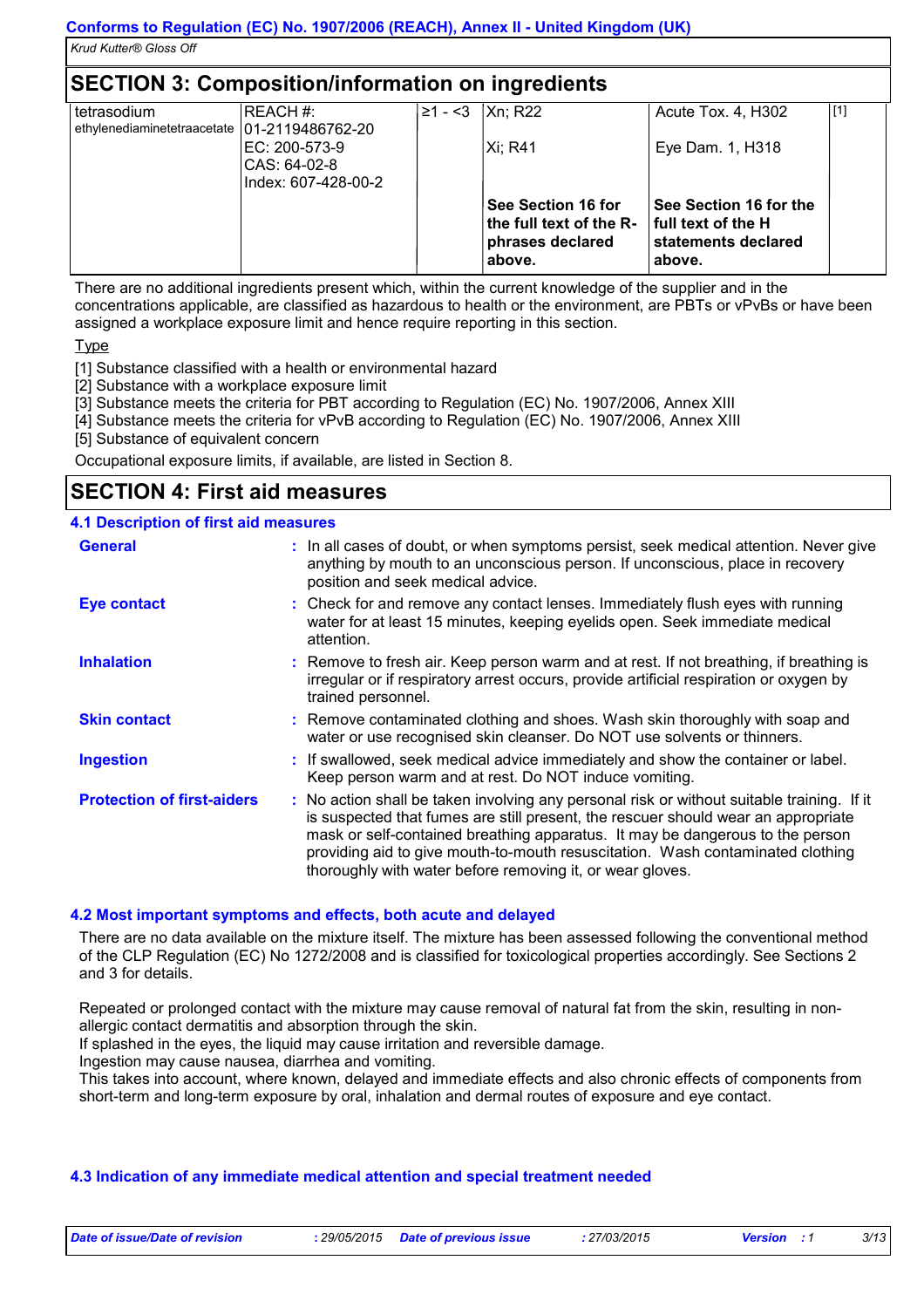### **Conforms to Regulation (EC) No. 1907/2006 (REACH), Annex II - United Kingdom (UK)**

*Krud Kutter® Gloss Off* 

### **SECTION 4: First aid measures**

| <b>Notes to physician</b> | : In case of inhalation of decomposition products in a fire, symptoms may be delayed. |  |
|---------------------------|---------------------------------------------------------------------------------------|--|
|                           |                                                                                       |  |

- 
- The exposed person may need to be kept under medical surveillance for 48 hours.
- **Specific treatments :** No specific treatment.

See toxicological information (Section 11)

| <b>SECTION 5: Firefighting measures</b>                           |                                                                                                                              |  |
|-------------------------------------------------------------------|------------------------------------------------------------------------------------------------------------------------------|--|
| 5.1 Extinguishing media<br><b>Suitable extinguishing</b><br>media | : Recommended: alcohol-resistant foam, $CO2$ , powders, water spray.                                                         |  |
| <b>Unsuitable extinguishing</b><br>media                          | : Do not use water jet.                                                                                                      |  |
|                                                                   | 5.2 Special hazards arising from the substance or mixture                                                                    |  |
| <b>Hazards from the</b><br>substance or mixture                   | : Fire will produce dense black smoke. Exposure to decomposition products may<br>cause a health hazard.                      |  |
| <b>Hazardous thermal</b><br>decomposition products                | : Decomposition products may include the following materials: carbon monoxide,<br>carbon dioxide, smoke, oxides of nitrogen. |  |
| <b>5.3 Advice for firefighters</b>                                |                                                                                                                              |  |
| <b>Special protective actions</b><br>for fire-fighters            | : Cool closed containers exposed to fire with water. Do not release runoff from fire to<br>drains or watercourses.           |  |
| <b>Special protective</b><br>equipment for fire-fighters          | : Appropriate breathing apparatus may be required.                                                                           |  |
| <b>Additional information</b>                                     | : No unusual hazard if involved in a fire.                                                                                   |  |

#### **SECTION 6: Accidental release measures**

|                                                                | 6.1 Personal precautions, protective equipment and emergency procedures                                                                                                                                                                                                            |
|----------------------------------------------------------------|------------------------------------------------------------------------------------------------------------------------------------------------------------------------------------------------------------------------------------------------------------------------------------|
| For non-emergency<br>personnel                                 | : Exclude sources of ignition and ventilate the area. Avoid breathing vapour or mist.<br>Refer to protective measures listed in sections 7 and 8.                                                                                                                                  |
|                                                                | <b>For emergency responders</b> : If specialised clothing is required to deal with the spillage, take note of any<br>information in Section 8 on suitable and unsuitable materials. See also the<br>information in "For non-emergency personnel".                                  |
| <b>6.2 Environmental</b><br><b>precautions</b>                 | : Do not allow to enter drains or watercourses. If the product contaminates lakes,<br>rivers, or sewers, inform the appropriate authorities in accordance with local<br>regulations.                                                                                               |
| 6.3 Methods and material<br>for containment and<br>cleaning up | : Contain and collect spillage with non-combustible, absorbent material e.g. sand,<br>earth, vermiculite or diatomaceous earth and place in container for disposal<br>according to local regulations (see Section 13). Preferably clean with a detergent.<br>Avoid using solvents. |
| 6.4 Reference to other<br><b>sections</b>                      | : See Section 1 for emergency contact information.<br>See Section 8 for information on appropriate personal protective equipment.<br>See Section 13 for additional waste treatment information.                                                                                    |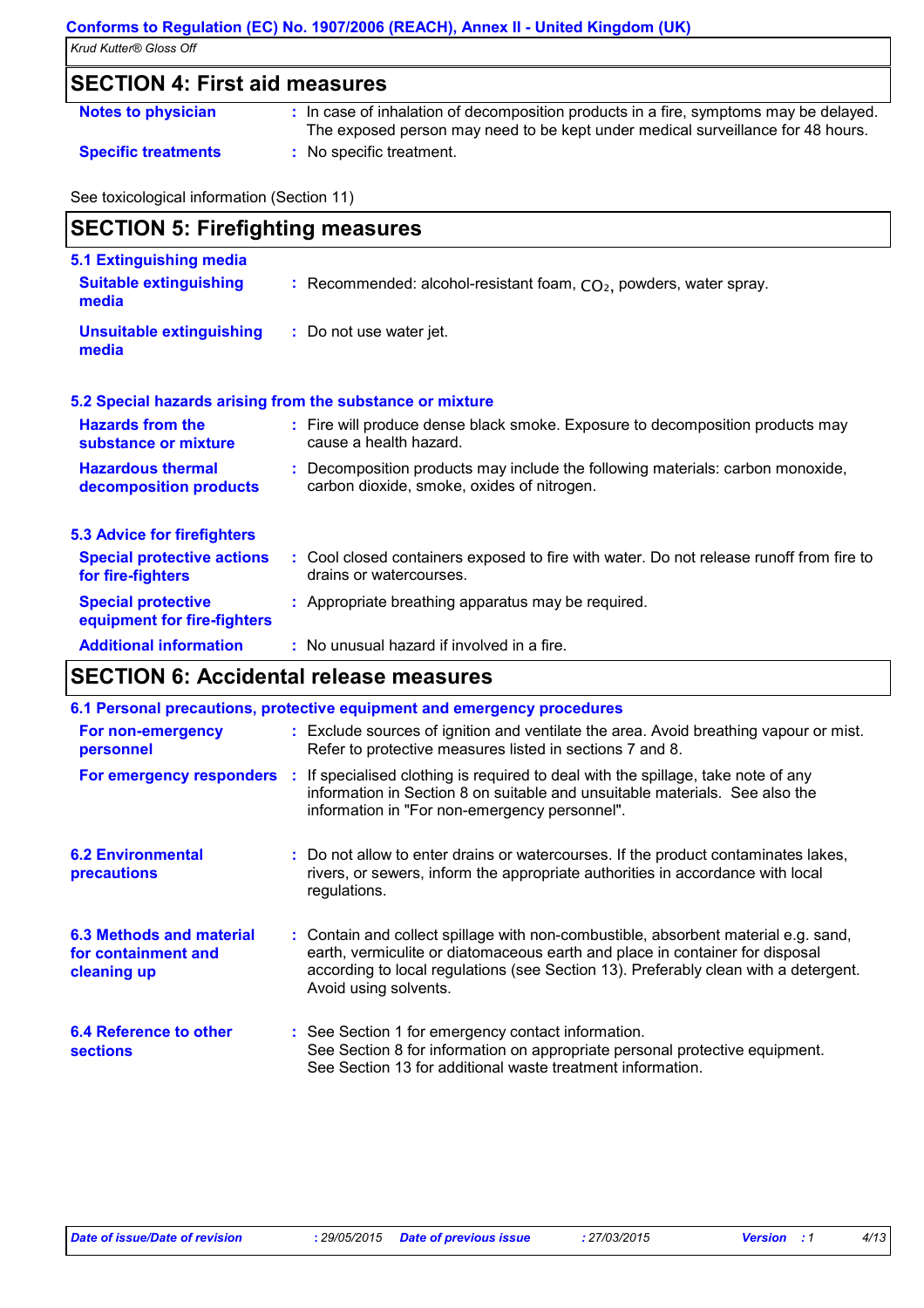### **SECTION 7: Handling and storage**

| <b>7.1 Precautions for safe</b><br>handling                                                                | : Keep away from heat, sparks and flame. No sparking tools should be used.<br>Avoid contact with skin and eyes. Avoid the inhalation of dust, particulates, spray or<br>mist arising from the application of this mixture. Avoid inhalation of dust from<br>sanding.<br>Eating, drinking and smoking should be prohibited in areas where this material is<br>handled, stored and processed.<br>Put on appropriate personal protective equipment (see Section 8).<br>Never use pressure to empty. Container is not a pressure vessel.<br>Always keep in containers made from the same material as the original one.<br>Comply with the health and safety at work laws.<br>Do not allow to enter drains or watercourses. |
|------------------------------------------------------------------------------------------------------------|------------------------------------------------------------------------------------------------------------------------------------------------------------------------------------------------------------------------------------------------------------------------------------------------------------------------------------------------------------------------------------------------------------------------------------------------------------------------------------------------------------------------------------------------------------------------------------------------------------------------------------------------------------------------------------------------------------------------|
| <b>7.2 Conditions for safe</b><br>storage, including any<br>incompatibilities                              | : Store in accordance with local regulations.<br>Notes on joint storage<br>Keep away from: oxidising agents, strong alkalis, strong acids.<br>Additional information on storage conditions<br>Observe label precautions. Store in a dry, cool and well-ventilated area. Keep away<br>from heat and direct sunlight. Keep away from sources of ignition. No smoking.<br>Prevent unauthorised access. Containers that have been opened must be carefully<br>resealed and kept upright to prevent leakage.                                                                                                                                                                                                                |
| 7.3 Specific end use(s)<br><b>Recommendations</b><br><b>Industrial sector specific</b><br><b>solutions</b> | : Not available.<br>: Not available.                                                                                                                                                                                                                                                                                                                                                                                                                                                                                                                                                                                                                                                                                   |

### **SECTION 8: Exposure controls/personal protection**

#### **8.1 Control parameters**

#### **Occupational exposure limits**

No exposure limit value known.

#### **Recommended monitoring : If this product contains ingredients with exposure limits, personal, workplace procedures** atmosphere or biological monitoring may be required to determine the effectiveness of the ventilation or other control measures and/or the necessity to use respiratory protective equipment. Reference should be made to monitoring standards, such as the following: European Standard EN 689 (Workplace atmospheres - Guidance for the assessment of exposure by inhalation to chemical agents for comparison with limit values and measurement strategy) European Standard EN 14042 (Workplace atmospheres - Guide for the application and use of procedures for the assessment of exposure to chemical and biological agents) European Standard EN 482 (Workplace atmospheres - General requirements for the performance of procedures for the measurement of chemical agents) Reference to national guidance documents for methods for the determination of hazardous substances will also be required.

#### **DNELs/DMELs**

No DNELs/DMELs available.

#### **PNECs**

No PNECs available

#### **8.2 Exposure controls**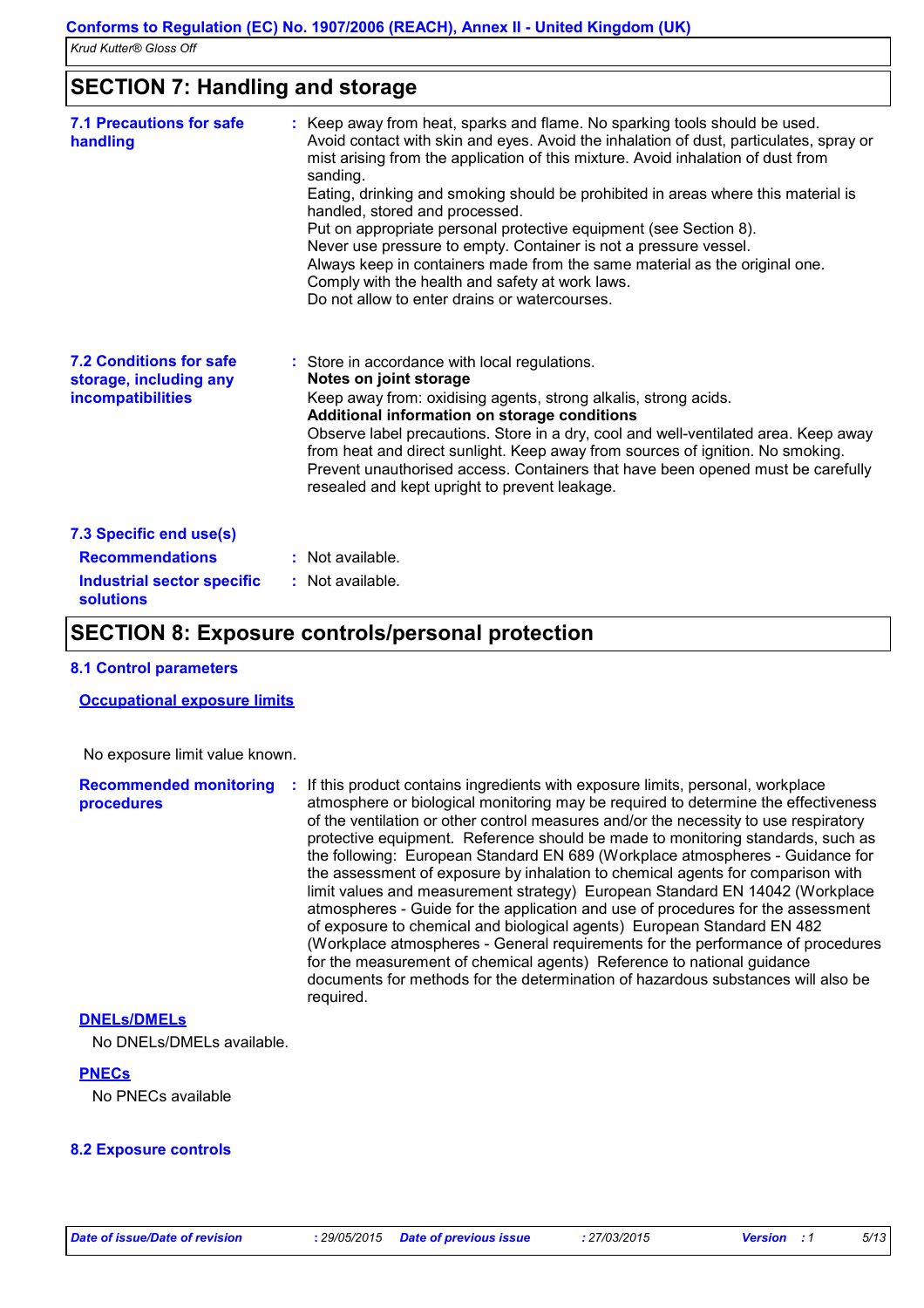### **SECTION 8: Exposure controls/personal protection**

| <b>Appropriate engineering</b><br><b>controls</b> | : Provide adequate ventilation. Where reasonably practicable, this should be<br>achieved by the use of local exhaust ventilation and good general extraction. If<br>these are not sufficient to maintain concentrations of particulates and solvent<br>vapours below the OEL, suitable respiratory protection must be worn.                                                                       |
|---------------------------------------------------|---------------------------------------------------------------------------------------------------------------------------------------------------------------------------------------------------------------------------------------------------------------------------------------------------------------------------------------------------------------------------------------------------|
| <b>Individual protection measures</b>             |                                                                                                                                                                                                                                                                                                                                                                                                   |
| <b>Hygiene measures</b>                           | : Wash hands, forearms and face thoroughly after handling chemical products, before<br>eating, smoking and using the lavatory and at the end of the working period.<br>Appropriate techniques should be used to remove potentially contaminated clothing.<br>Wash contaminated clothing before reusing. Ensure that eyewash stations and<br>safety showers are close to the workstation location. |
| <b>Eye/face protection</b>                        | : Safety glasses with side shields. (EN166)                                                                                                                                                                                                                                                                                                                                                       |
| <b>Skin protection</b>                            |                                                                                                                                                                                                                                                                                                                                                                                                   |
| <b>Hand protection</b>                            |                                                                                                                                                                                                                                                                                                                                                                                                   |
| combination of chemicals.                         | There is no one glove material or combination of materials that will give unlimited resistance to any individual or                                                                                                                                                                                                                                                                               |
|                                                   | The breakthrough time must be greater than the end use time of the product.                                                                                                                                                                                                                                                                                                                       |
|                                                   | The instructions and information provided by the glove manufacturer on use, storage, maintenance and                                                                                                                                                                                                                                                                                              |
| replacement must be followed.                     | Gloves should be replaced regularly and if there is any sign of damage to the glove material.                                                                                                                                                                                                                                                                                                     |
|                                                   | Always ensure that gloves are free from defects and that they are stored and used correctly.                                                                                                                                                                                                                                                                                                      |
|                                                   | The performance or effectiveness of the glove may be reduced by physical/chemical damage and poor                                                                                                                                                                                                                                                                                                 |
| maintenance.<br>occurred.                         | Barrier creams may help to protect the exposed areas of the skin but should not be applied once exposure has                                                                                                                                                                                                                                                                                      |
| <b>Gloves</b>                                     | : For prolonged or repeated handling, use the following type of gloves:                                                                                                                                                                                                                                                                                                                           |
|                                                   | Recommended: natural rubber (latex) or butyl rubber gloves.                                                                                                                                                                                                                                                                                                                                       |
|                                                   | The recommendation for the type or types of glove to use when handling this<br>product is based on information from the following source:<br>EN 374-3: 2003                                                                                                                                                                                                                                       |
|                                                   | The user must check that the final choice of type of glove selected for handling this<br>product is the most appropriate and takes into account the particular conditions of<br>use, as included in the user's risk assessment.                                                                                                                                                                   |
| <b>Body protection</b>                            | : Wear overalls or long sleeved shirt. (EN 467)                                                                                                                                                                                                                                                                                                                                                   |
| <b>Other skin protection</b>                      | : Appropriate footwear and any additional skin protection measures should be<br>selected based on the task being performed and the risks involved and should be<br>approved by a specialist before handling this product.                                                                                                                                                                         |
| <b>Respiratory protection</b>                     | If workers are exposed to concentrations above the exposure limit, they must use<br>appropriate, certified respirators.                                                                                                                                                                                                                                                                           |
|                                                   | Use a properly fitted, air-purifying or air-fed respirator complying with an approved<br>standard if a risk assessment indicates this is necessary. Respirator selection must<br>be based on known or anticipated exposure levels, the hazards of the product and<br>the safe working limits of the selected respirator. Recommended: organic vapour<br>filter (Type A) $(EN 140)$                |
| <b>Environmental exposure</b><br>controls         | Do not allow to enter drains or watercourses.                                                                                                                                                                                                                                                                                                                                                     |

### **SECTION 9: Physical and chemical properties**

| <b>Physical state</b><br><b>Colour</b> | : Liquid.<br>: Not available.                 |              |                         |      |
|----------------------------------------|-----------------------------------------------|--------------|-------------------------|------|
| <b>Odour</b>                           | : Not available.                              |              |                         |      |
| рH                                     | : 13.3                                        |              |                         |      |
| <b>Melting point/freezing point</b>    | $: 0^{\circ}$ C                               |              |                         |      |
| Date of issue/Date of revision         | <b>Date of previous issue</b><br>: 29/05/2015 | : 27/03/2015 | <b>Version</b><br>- : 1 | 6/13 |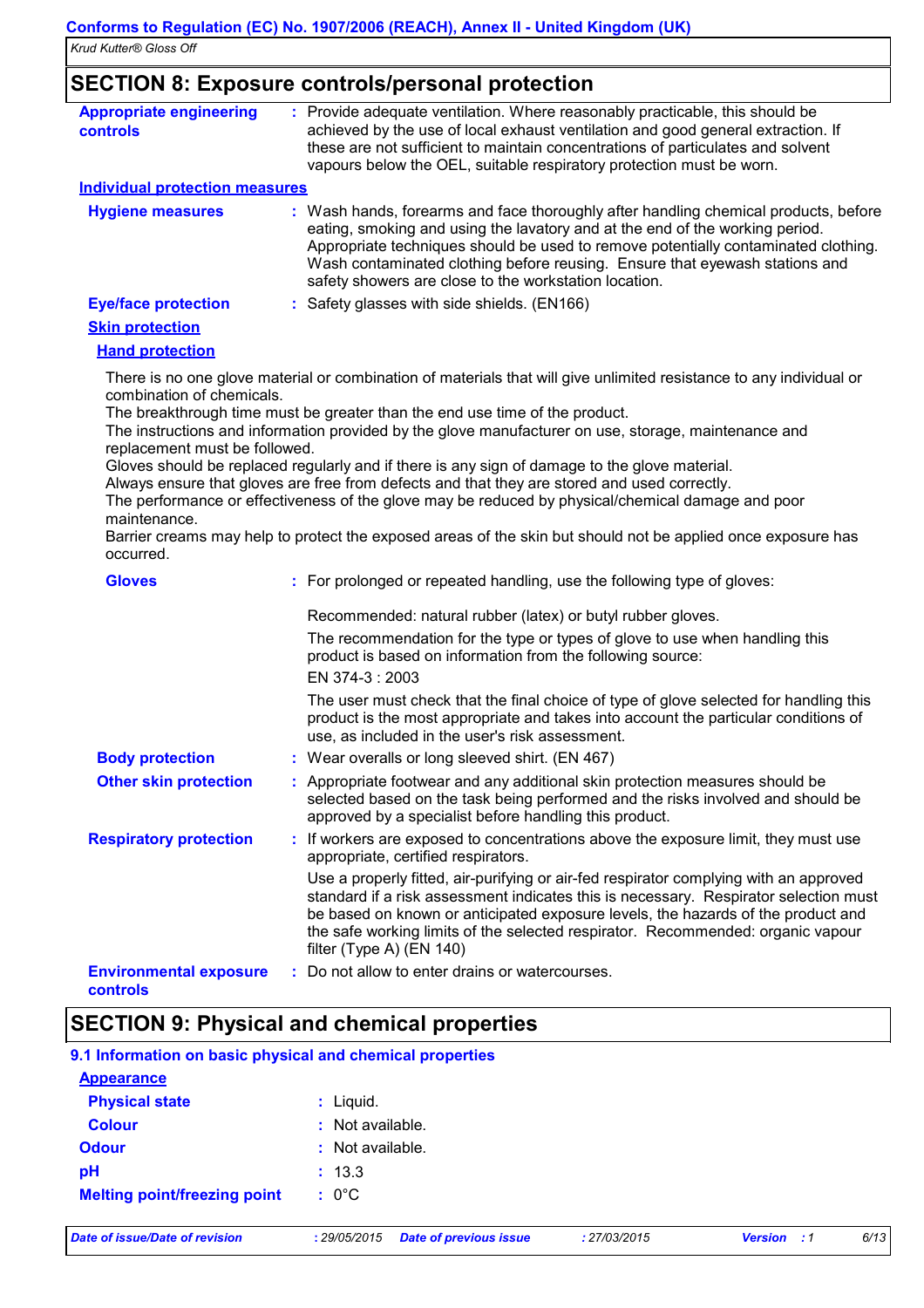### **SECTION 9: Physical and chemical properties**

| Initial boiling point and<br>boiling range                        |    | $: >100^{\circ}$ C           |
|-------------------------------------------------------------------|----|------------------------------|
| <b>Flash point</b>                                                | ÷  | Closed cup: Not applicable.  |
| <b>Evaporation rate</b>                                           |    | Not available.               |
| <b>Flammability (solid, gas)</b>                                  |    | : Not available.             |
| <b>Burning time</b>                                               |    | Not applicable.              |
| <b>Burning rate</b>                                               | t. | Not applicable.              |
| <b>Upper/lower flammability or</b><br>explosive limits            | t. | Not available.               |
| <b>Vapour pressure</b>                                            |    | : 2.3 kPa [room temperature] |
| <b>Vapour density</b>                                             |    | Not available.               |
| <b>Relative density</b>                                           |    | : 1                          |
| <b>Solubility(ies)</b>                                            | ÷  | Not available.               |
| <b>Solubility in water</b>                                        | t. | Not available.               |
| <b>Partition coefficient: n-octanol/: Not available.</b><br>water |    |                              |
| <b>Auto-ignition temperature</b>                                  |    | : Not available.             |
| <b>Decomposition temperature</b>                                  |    | : Not available.             |
| <b>Viscosity</b>                                                  |    | Not available.               |
| <b>Explosive properties</b>                                       | ÷  | Not available.               |
| <b>Oxidising properties</b>                                       |    | Not available.               |

#### **9.2 Other information**

No additional information.

| <b>SECTION 10: Stability and reactivity</b>       |                                                                                                                                                                                               |
|---------------------------------------------------|-----------------------------------------------------------------------------------------------------------------------------------------------------------------------------------------------|
| <b>10.1 Reactivity</b>                            | : No specific test data related to reactivity available for this product or its ingredients.                                                                                                  |
| <b>10.2 Chemical stability</b>                    | : Stable under recommended storage and handling conditions (see Section 7).                                                                                                                   |
| <b>10.3 Possibility of</b><br>hazardous reactions | : Under normal conditions of storage and use, hazardous reactions will not occur.                                                                                                             |
| <b>10.4 Conditions to avoid</b>                   | : When exposed to high temperatures may produce hazardous decomposition<br>products.                                                                                                          |
| <b>10.5 Incompatible materials</b>                | : Keep away from the following materials to prevent strong exothermic reactions:<br>oxidising agents, strong alkalis, strong acids.                                                           |
| <b>10.6 Hazardous</b><br>decomposition products   | : Under normal conditions of storage and use, hazardous decomposition products<br>should not be produced. If involved in a fire, toxic gases including CO, CO2 and<br>smoke can be generated. |

### **SECTION 11: Toxicological information**

**11.1 Information on toxicological effects**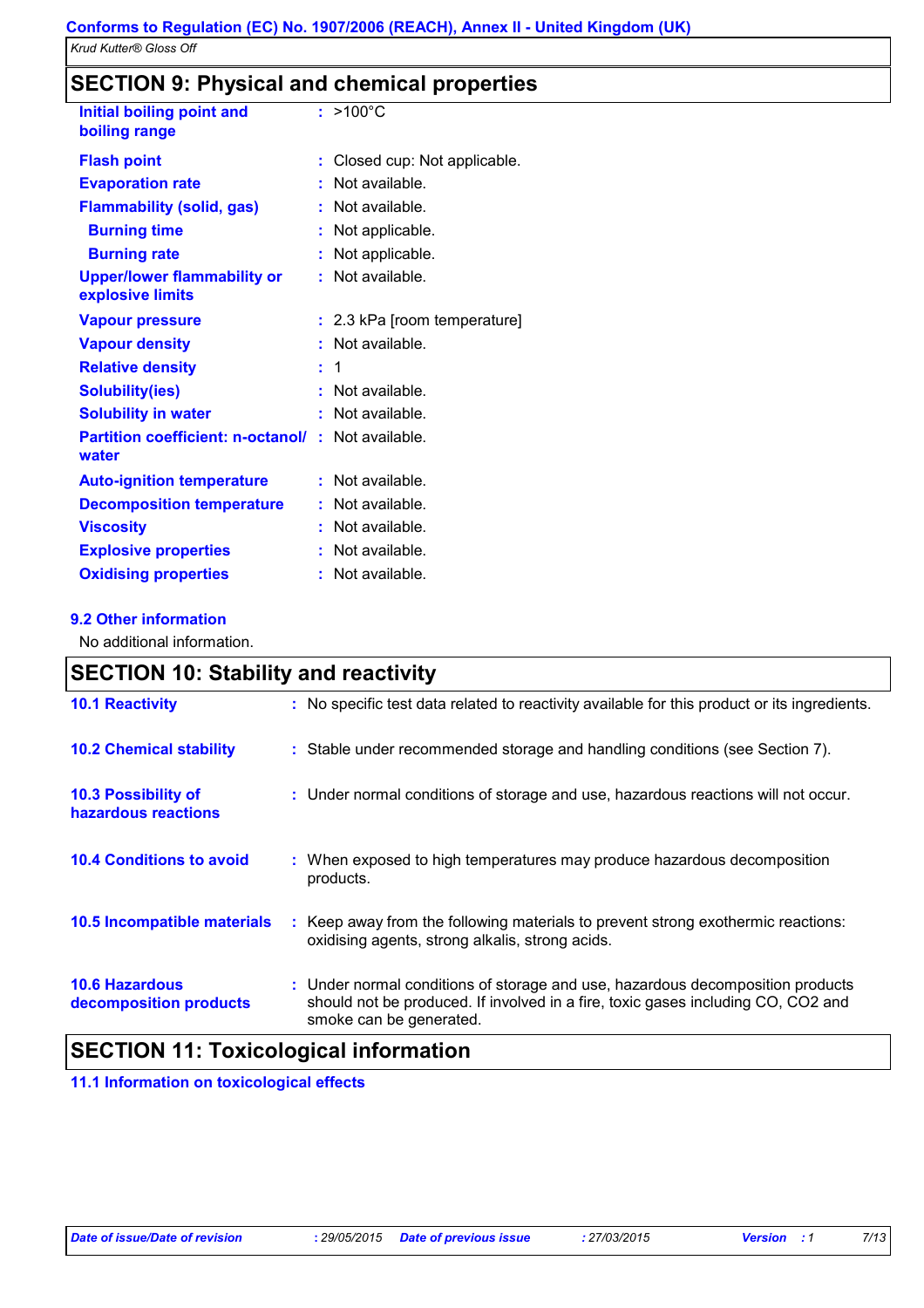### **SECTION 11: Toxicological information**

There are no data available on the mixture itself. The mixture has been assessed following the conventional method of the CLP Regulation (EC) No 1272/2008 and is classified for toxicological properties accordingly. See Sections 2 and 3 for details.

Repeated or prolonged contact with the mixture may cause removal of natural fat from the skin, resulting in nonallergic contact dermatitis and absorption through the skin.

If splashed in the eyes, the liquid may cause irritation and reversible damage.

Ingestion may cause nausea, diarrhea and vomiting.

This takes into account, where known, delayed and immediate effects and also chronic effects of components from short-term and long-term exposure by oral, inhalation and dermal routes of exposure and eye contact.

#### **Acute toxicity**

| <b>Product/ingredient name</b>               | <b>Result</b> | <b>Species</b> | <b>Dose</b> | <b>Exposure</b> |
|----------------------------------------------|---------------|----------------|-------------|-----------------|
| Alcohols, C9-11, ethoxylated LD50 Dermal     |               | Rabbit         | >2000 mg/kg |                 |
|                                              | ILD50 Oral    | Rat            | >1378 mg/kg |                 |
| I disodium metasilicate<br>pentahydrate      | ILD50 Dermal  | Rat            | >5000 mg/kg |                 |
|                                              | LD50 Oral     | Rat            | 847 mg/kg   |                 |
| I tetrasodium<br>ethylenediaminetetraacetate | LD50 Oral     | Rat            | $10$ g/kg   |                 |

**Conclusion/Summary :** Based on available data, the classification criteria are not met.

#### **Acute toxicity estimates**

Not available.

#### **Irritation/Corrosion**

| <b>Product/ingredient name</b>               | <b>Result</b>            | <b>Species</b> | <b>Score</b> | <b>Exposure</b>               | <b>Observation</b>       |
|----------------------------------------------|--------------------------|----------------|--------------|-------------------------------|--------------------------|
| disodium metasilicate<br>pentahydrate        | Skin - Severe irritant   | Rabbit         |              | 60 minutes                    |                          |
|                                              | Eyes - Severe irritant   | Rabbit         |              | 15 minutes                    | $\overline{\phantom{a}}$ |
| l tetrasodium<br>ethylenediaminetetraacetate | Eyes - Moderate irritant | Rabbit         |              | 24 hours 100  -<br>milligrams |                          |
|                                              | Skin - Moderate irritant | Rabbit         |              | 24 hours 500 -<br>milligrams  |                          |

#### **Conclusion/Summary**

**Skin :** Causes severe skin burns and eye damage.

**Eyes :** Causes serious eye damage.

**Respiratory <b>:** Based on available data, the classification criteria are not met.

#### **Sensitisation**

| <b>Product/ingredient name</b>                                               | <b>Route of</b><br>exposure | <b>Species</b>           | <b>Result</b>                      |
|------------------------------------------------------------------------------|-----------------------------|--------------------------|------------------------------------|
| Alcohols, C9-11, ethoxylated   skin<br>disodium metasilicate<br>pentahydrate | skin                        | Guinea pig<br>Guinea pig | Not sensitizing<br>Not sensitizing |
| $\sim$ $\sim$ $\sim$ $\sim$                                                  |                             |                          |                                    |

#### **Conclusion/Summary**

**Skin Example 2018 :** Based on available data, the classification criteria are not met.

**Respiratory <b>:** Based on available data, the classification criteria are not met.

### **Mutagenicity**

| <b>Product/ingredient name</b>   | Test | <b>Experiment</b>                                | <b>Result</b> |
|----------------------------------|------|--------------------------------------------------|---------------|
| Alcohols, C9-11, ethoxylated   - |      | Experiment: In vivo<br>Subject: Mammalian-Animal | Negative      |

**Carcinogenicity Conclusion/Summary :** Based on available data, the classification criteria are not met.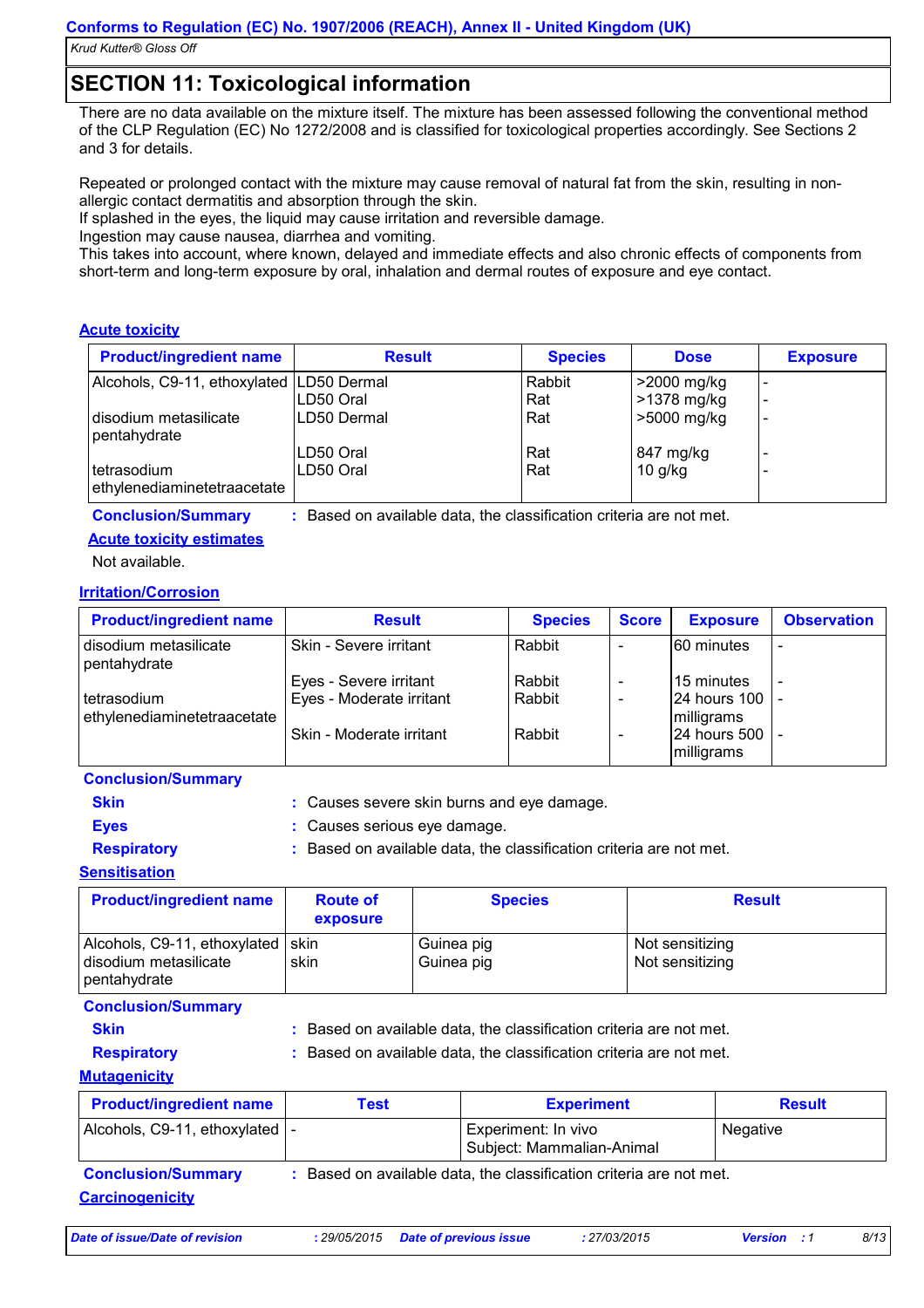### **SECTION 11: Toxicological information**

| <b>Conclusion/Summary</b>    | : Based on available data, the classification criteria are not met. |
|------------------------------|---------------------------------------------------------------------|
| <b>Reproductive toxicity</b> |                                                                     |
| <b>Conclusion/Summary</b>    | : Based on available data, the classification criteria are not met. |
| <b>Teratogenicity</b>        |                                                                     |
| <b>Conclusion/Summary</b>    | : Based on available data, the classification criteria are not met. |

#### **Specific target organ toxicity (single exposure)**

| <b>Product/ingredient name</b>     | <b>Category</b> | <b>Route of</b><br>exposure | <b>Target organs</b>            |
|------------------------------------|-----------------|-----------------------------|---------------------------------|
| disodium metasilicate pentahydrate | Category 3      | Not applicable.             | Respiratory tract<br>irritation |

#### **Specific target organ toxicity (repeated exposure)**

Not available.

#### **Aspiration hazard**

Not available.

#### **Other information :** : Not available.

### **SECTION 12: Ecological information**

#### **12.1 Toxicity**

There are no data available on the mixture itself. Do not allow to enter drains or watercourses.

The mixture has been assessed following the summation method of the CLP Regulation (EC) No 1272/2008 and is not classified as hazardous to the environment.

| <b>Product/ingredient name</b>             | <b>Result</b>                                  | <b>Species</b>                                | <b>Exposure</b> |
|--------------------------------------------|------------------------------------------------|-----------------------------------------------|-----------------|
| Alcohols, C9-11, ethoxylated               | Acute EC50 1 to 10 mg/l                        | Algae                                         | 72 hours        |
|                                            | Acute EC50 5.36 mg/l Fresh water               | Crustaceans - Ceriodaphnia<br>dubia - Neonate | 48 hours        |
|                                            | Acute EC50 2686 µg/l Fresh water               | Daphnia spec. - Daphnia<br>magna - Neonate    | 48 hours        |
|                                            | Acute LC50 8500 µg/l Fresh water               | Fish - Pimephales promelas                    | 96 hours        |
| disodium metasilicate<br>pentahydrate      | Acute EC10 > 500 mg/l                          | Daphnia spec.                                 | 24 hours        |
|                                            | Acute EC50 207 mg/l                            | Algae - Scenedesmus<br>subspicatus            | 72 hours        |
|                                            | Acute LC50 210 mg/l                            | Fish                                          | 96 hours        |
| tetrasodium<br>ethylenediaminetetraacetate | Acute LC50 500 to 486000 µg/l Fresh<br>water   | Fish - Lepomis macrochirus                    | 96 hours        |
|                                            | Acute LC50 1080 to 1030000 µg/l<br>Fresh water | Fish - Lepomis macrochirus                    | 96 hours        |

**Conclusion/Summary :** Based on available data, the classification criteria are not met.

#### **12.2 Persistence and degradability**

| <b>Product/ingredient name</b> | Test                    | <b>Result</b>                                                                                                                                                                                                                                                                                                                                                                                                                             | <b>Dose</b> | <b>Inoculum</b> |
|--------------------------------|-------------------------|-------------------------------------------------------------------------------------------------------------------------------------------------------------------------------------------------------------------------------------------------------------------------------------------------------------------------------------------------------------------------------------------------------------------------------------------|-------------|-----------------|
| Alcohols, C9-11, ethoxylated   |                         | >60 % - Readily - 28 days                                                                                                                                                                                                                                                                                                                                                                                                                 |             |                 |
| <b>Conclusion/Summary</b>      | detergent manufacturer. | Based on available data, the classification criteria are not met. The surfactant(s)<br>contained in this preparation complies(comply) with the biodegradability criteria as<br>laid down in Regulation (EC) No.648/2004 on detergents. Data to support this<br>assertion are held at the disposal of the competent authorities of the Member States<br>and will be made available to them, at their direct request or at the request of a |             |                 |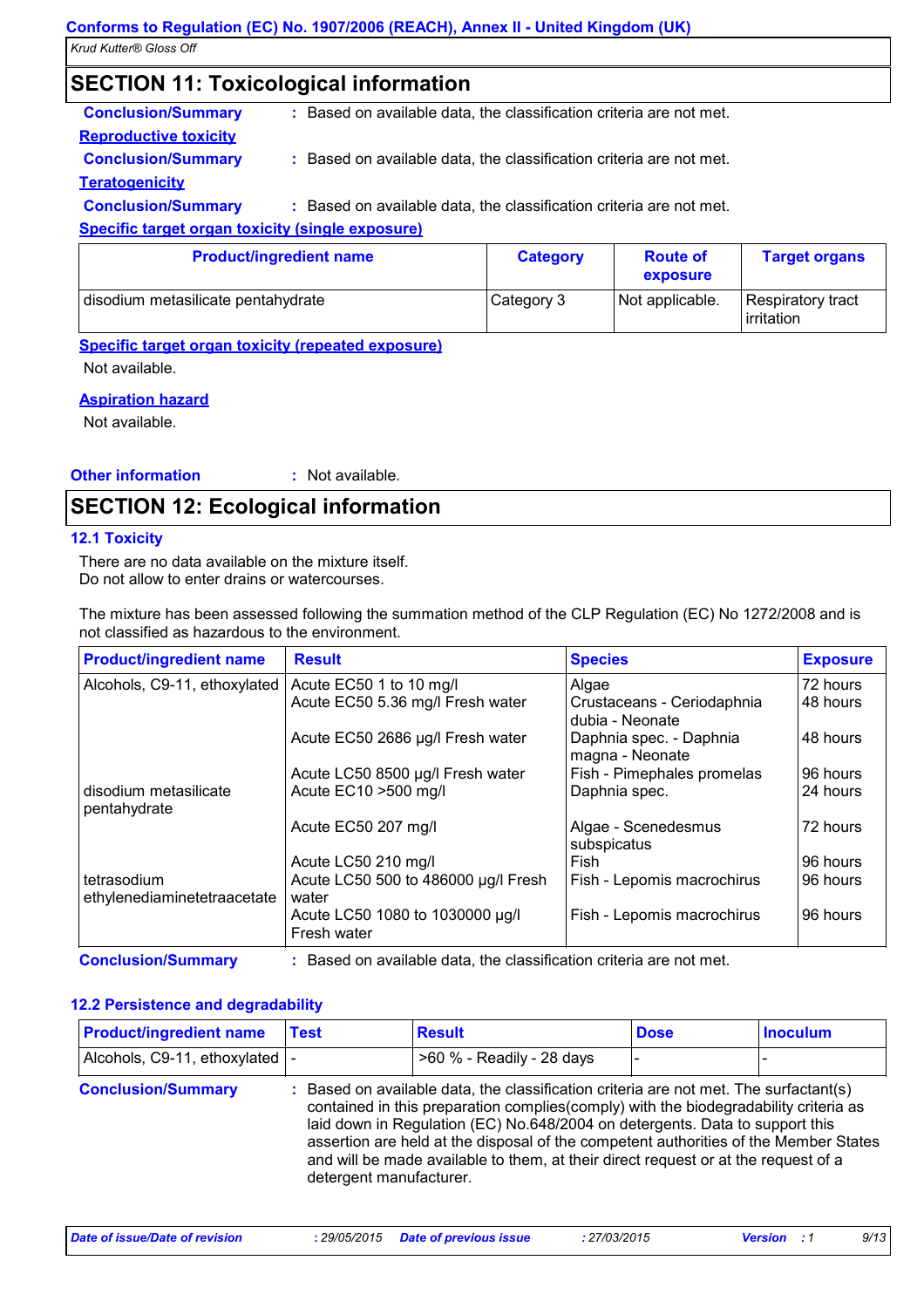### **SECTION 12: Ecological information**

| <b>Product/ingredient name</b>  | <b>Aquatic half-life</b> | <b>Photolysis</b> | Biodegradability |
|---------------------------------|--------------------------|-------------------|------------------|
| Alcohols, C9-11, ethoxylated  - |                          |                   | Readily          |

#### **12.3 Bioaccumulative potential**

| <b>Product/ingredient name</b>                                                    | <b>LogP</b> ‱ | <b>BCF</b> | <b>Potential</b> |
|-----------------------------------------------------------------------------------|---------------|------------|------------------|
| Alcohols, C9-11, ethoxylated   4,5<br>Itetrasodium<br>ethylenediaminetetraacetate | 5.01          |            | high<br>high     |

| <b>12.4 Mobility in soil</b>                            |                  |
|---------------------------------------------------------|------------------|
| <b>Soil/water partition</b><br><b>coefficient (Koc)</b> | : Not available. |
| <b>Mobility</b>                                         | : Non-volatile.  |

| 12.5 Results of PBT and vPvB assessment |                   |  |
|-----------------------------------------|-------------------|--|
| <b>PBT</b>                              | : Not applicable. |  |
| <b>vPvB</b>                             | : Not applicable. |  |

| <b>12.6 Other adverse effects</b> | No known significant effects or critical hazards. |
|-----------------------------------|---------------------------------------------------|
|-----------------------------------|---------------------------------------------------|

| <b>SECTION 13: Disposal considerations</b> |
|--------------------------------------------|

### **13.1 Waste treatment methods**

| <b>Product</b>                 |                                                                                                                                                                                                                                                                                                                                                                                                                                                                                                                                                      |
|--------------------------------|------------------------------------------------------------------------------------------------------------------------------------------------------------------------------------------------------------------------------------------------------------------------------------------------------------------------------------------------------------------------------------------------------------------------------------------------------------------------------------------------------------------------------------------------------|
| <b>Methods of disposal</b>     | : The generation of waste should be avoided or minimised wherever possible.<br>Disposal of this product, solutions and any by-products should at all times comply<br>with the requirements of environmental protection and waste disposal legislation<br>and any regional local authority requirements. Dispose of surplus and non-<br>recyclable products via a licensed waste disposal contractor. Waste should not be<br>disposed of untreated to the sewer unless fully compliant with the requirements of<br>all authorities with jurisdiction. |
| <b>Hazardous waste</b>         | $:$ Yes.                                                                                                                                                                                                                                                                                                                                                                                                                                                                                                                                             |
| <b>Disposal considerations</b> | Do not allow to enter drains or watercourses.<br>Dispose of according to all federal, state and local applicable regulations.<br>If this product is mixed with other wastes, the original waste product code may no<br>longer apply and the appropriate code should be assigned.<br>For further information, contact your local waste authority.                                                                                                                                                                                                     |

#### **European waste catalogue (EWC)**

The European Waste Catalogue classification of this product, when disposed of as waste, is:

| <b>Waste code</b>              | <b>Waste designation</b>                                                                                                                                                                                                                                                                                                                |  |  |
|--------------------------------|-----------------------------------------------------------------------------------------------------------------------------------------------------------------------------------------------------------------------------------------------------------------------------------------------------------------------------------------|--|--|
| 20 01 29*                      | detergents containing dangerous substances                                                                                                                                                                                                                                                                                              |  |  |
| <b>Packaging</b>               |                                                                                                                                                                                                                                                                                                                                         |  |  |
| <b>Methods of disposal</b>     | : The generation of waste should be avoided or minimised wherever possible. Waste<br>packaging should be recycled. Incineration or landfill should only be considered<br>when recycling is not feasible.                                                                                                                                |  |  |
| <b>Disposal considerations</b> | : Using information provided in this safety data sheet, advice should be obtained from<br>the relevant waste authority on the classification of empty containers.<br>Empty containers must be scrapped or reconditioned.<br>Dispose of containers contaminated by the product in accordance with local or<br>national legal provisions. |  |  |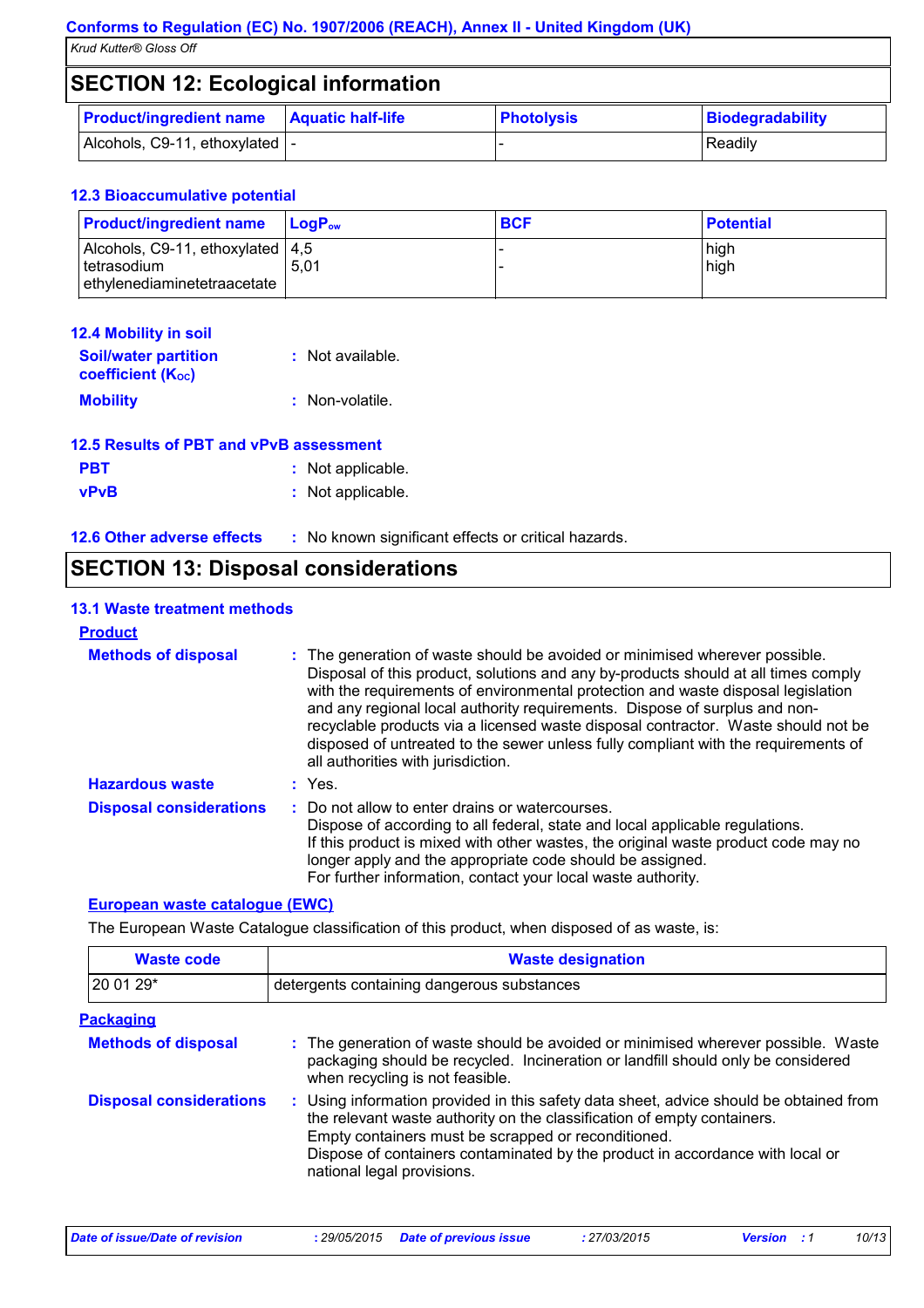### **SECTION 13: Disposal considerations**

**Special precautions :** This material and its container must be disposed of in a safe way. Care should be taken when handling emptied containers that have not been cleaned or rinsed out. Empty containers or liners may retain some product residues. Avoid dispersal of spilt material and runoff and contact with soil, waterways, drains and sewers.

### **SECTION 14: Transport information**

|                                           | <b>ADR/RID</b>                                                                                                            | <b>IMDG</b>                                                                                                             | <b>IATA</b>                                                                                                                                                                                                                                                                                                       |
|-------------------------------------------|---------------------------------------------------------------------------------------------------------------------------|-------------------------------------------------------------------------------------------------------------------------|-------------------------------------------------------------------------------------------------------------------------------------------------------------------------------------------------------------------------------------------------------------------------------------------------------------------|
| 14.1 UN number                            | <b>UN 1760</b>                                                                                                            | <b>UN 1760</b>                                                                                                          | <b>UN 1760</b>                                                                                                                                                                                                                                                                                                    |
| 14.2 UN proper<br>shipping name           | CORROSIVE LIQUID, N.O.S.<br>[ disodium metasilicate<br>pentahydrate]                                                      | CORROSIVE LIQUID, N.O.S.<br>[ disodium metasilicate<br>pentahydrate]                                                    | CORROSIVE LIQUID, N.O.S. [<br>disodium metasilicate<br>pentahydrate]                                                                                                                                                                                                                                              |
| <b>14.3 Transport</b><br>hazard class(es) | 8                                                                                                                         | 8                                                                                                                       | 8                                                                                                                                                                                                                                                                                                                 |
| <b>14.4 Packing</b><br>group              | III                                                                                                                       | $\mathbf{III}$                                                                                                          | $\mathbf{III}$                                                                                                                                                                                                                                                                                                    |
| 14.5<br><b>Environmental</b><br>hazards   | No.                                                                                                                       | No.                                                                                                                     | No.                                                                                                                                                                                                                                                                                                               |
| <b>Additional</b><br>information          | <b>Limited quantity:</b><br>LQ7<br><b>Remarks:</b><br>(≤ 5L: ) Limited Quantity -<br>ADR/IMDG 3.4<br>ADR Tunnel code: (E) | <b>Emergency schedules</b><br>(EmS):<br>$F-A + S-B$<br><b>Remarks:</b><br>(≤ 5L: ) Limited Quantity -<br>ADR/IMDG 3.4.6 | <b>Passenger and Cargo Aircraft</b><br>Quantity limitation: 5 L<br>Packaging instructions: 852<br><b>Cargo Aircraft Only</b><br>Quantity limitation: 60 L<br>Packaging instructions: 856<br><b>Limited Quantities -</b><br><b>Passenger Aircraft</b><br>Quantity limitation: 1 L<br>Packaging instructions: Y 841 |

**14.6 Special precautions for user**

**Transport within user's premises:** always transport in closed containers that are **:** upright and secure. Ensure that persons transporting the product know what to do in the event of an accident or spillage.

### **SECTION 15: Regulatory information**

#### **15.1 Safety, health and environmental regulations/legislation specific for the substance or mixture**

The information contained in this safety data sheet does not constitute the user's own assessment of workplace risks, as required by other health and safety legislation. The provisions of the national health and safety at work regulations apply to the use of this product at work.

**CN code :** 3402 90 90

#### **EU Regulation (EC) No. 1907/2006 (REACH)**

**Annex XIV - List of substances subject to authorisation**

#### **Annex XIV**

None of the components are listed.

**Substances of very high concern**

None of the components are listed.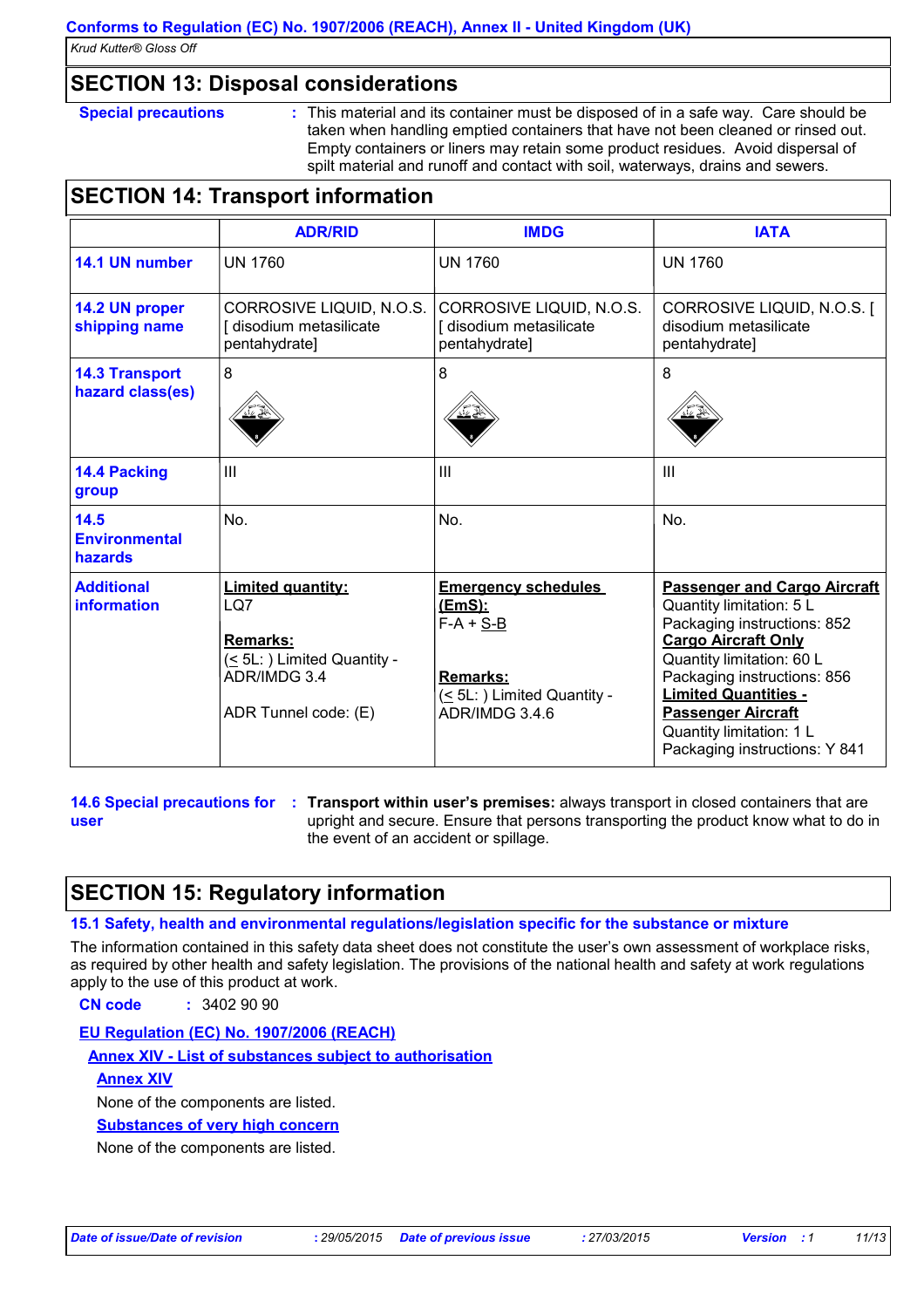### **SECTION 15: Regulatory information**

| <b>Annex XVII - Restrictions</b><br>on the manufacture,<br>placing on the market<br>and use of certain<br>dangerous substances,<br>mixtures and articles | : Not applicable.                                                                               |
|----------------------------------------------------------------------------------------------------------------------------------------------------------|-------------------------------------------------------------------------------------------------|
| <b>Other EU regulations</b>                                                                                                                              |                                                                                                 |
| <b>VOC for Ready-for-Use</b><br><b>Mixture</b>                                                                                                           | : Not applicable.                                                                               |
| <b>Europe inventory</b>                                                                                                                                  | : Not determined.                                                                               |
| <b>Priority List Chemicals</b><br>(793/93/EEC)                                                                                                           | : Listed                                                                                        |
| <b>National regulations</b>                                                                                                                              |                                                                                                 |
| <b>15.2 Chemical Safety</b><br><b>Assessment</b>                                                                                                         | : This product contains substances for which Chemical Safety Assessments are still<br>required. |

### **SECTION 16: Other information**

 $\nabla$  Indicates information that has changed from previously issued version.

| <b>Abbreviations and</b><br>acronyms | $\therefore$ ATE = Acute Toxicity Estimate<br>CLP = Classification, Labelling and Packaging Regulation [Regulation (EC) No.<br>1272/2008]<br>DMEL = Derived Minimal Effect Level<br>DNEL = Derived No Effect Level<br>EUH statement = CLP-specific Hazard statement<br>PBT = Persistent, Bioaccumulative and Toxic<br>PNEC = Predicted No Effect Concentration |
|--------------------------------------|----------------------------------------------------------------------------------------------------------------------------------------------------------------------------------------------------------------------------------------------------------------------------------------------------------------------------------------------------------------|
|                                      | <b>RRN = REACH Registration Number</b>                                                                                                                                                                                                                                                                                                                         |
|                                      | vPvB = Very Persistent and Very Bioaccumulative                                                                                                                                                                                                                                                                                                                |

#### **Procedure used to derive the classification according to Regulation (EC) No. 1272/2008 [CLP/GHS]**

|                                                              | <b>Classification</b>                                                                                                                                             | <b>Justification</b>                                                                                                                                                                                                                                                                                              |  |
|--------------------------------------------------------------|-------------------------------------------------------------------------------------------------------------------------------------------------------------------|-------------------------------------------------------------------------------------------------------------------------------------------------------------------------------------------------------------------------------------------------------------------------------------------------------------------|--|
| Met. Corr. 1, H290<br>Skin Corr. 1, H314<br>Eye Dam. 1, H318 |                                                                                                                                                                   | Expert judgment<br>Expert judgment<br>Expert judgment                                                                                                                                                                                                                                                             |  |
| <b>Full text of abbreviated H</b><br><b>statements</b>       | May be corrosive to metals.<br>: H290<br>Harmful if swallowed.<br>H302<br>H314<br>H318<br>Causes serious eye damage.<br>H335<br>May cause respiratory irritation. | Causes severe skin burns and eye damage.                                                                                                                                                                                                                                                                          |  |
| <b>Full text of classifications</b><br>[CLP/GHS]             | $:$ Acute Tox. 4, H302<br>Eye Dam. 1, H318<br>Met. Corr. 1, H290<br>Skin Corr. 1, H314<br>Skin Corr. 1B, H314<br>STOT SE 3, H335                                  | ACUTE TOXICITY (oral) - Category 4<br>SERIOUS EYE DAMAGE/ EYE IRRITATION - Category 1<br>CORROSIVE TO METALS - Category 1<br>SKIN CORROSION/IRRITATION - Category 1<br>SKIN CORROSION/IRRITATION - Category 1B<br>SPECIFIC TARGET ORGAN TOXICITY (SINGLE<br>EXPOSURE) (Respiratory tract irritation) - Category 3 |  |
| <b>Full text of abbreviated R</b><br>phrases                 | : R22- Harmful if swallowed.<br>R34- Causes burns.<br>R41- Risk of serious damage to eyes.<br>R36- Irritating to eyes.<br>R37- Irritating to respiratory system.  |                                                                                                                                                                                                                                                                                                                   |  |
| <b>Full text of classifications</b><br>[DSD/DPD]             | : C - Corrosive<br>Xn - Harmful<br>Xi - Irritant                                                                                                                  |                                                                                                                                                                                                                                                                                                                   |  |
| <b>Date of printing</b>                                      | : 18/11/2015                                                                                                                                                      |                                                                                                                                                                                                                                                                                                                   |  |
| <b>Date of issue/Date of revision</b>                        | : 29/05/2015<br><b>Date of previous issue</b>                                                                                                                     | 12/13<br>: 27/03/2015<br><b>Version</b> : 1                                                                                                                                                                                                                                                                       |  |